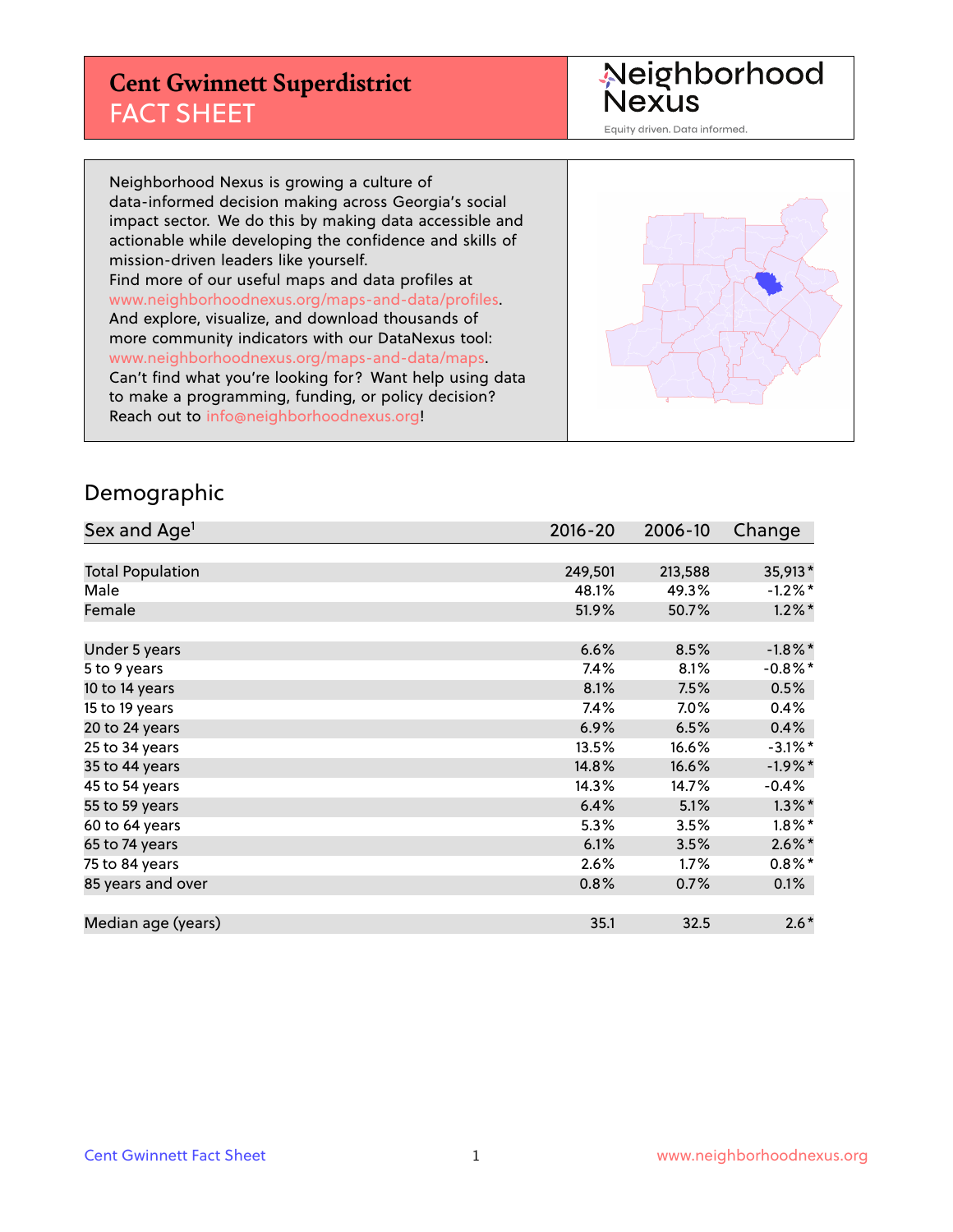# Demographic, continued...

| Race <sup>2</sup>                                            | $2016 - 20$ | 2006-10 | Change      |
|--------------------------------------------------------------|-------------|---------|-------------|
| <b>Total population</b>                                      | 249,501     | 213,588 | 35,913*     |
| One race                                                     | 95.2%       | 97.5%   | $-2.3\%$ *  |
| White                                                        | 40.4%       | 48.8%   | $-8.3\%$ *  |
| <b>Black or African American</b>                             | 28.0%       | 23.0%   | $5.0\%$ *   |
| American Indian and Alaska Native                            | 0.5%        | 0.4%    | 0.0%        |
| Asian                                                        | 17.2%       | 15.0%   | $2.3\%$ *   |
| Native Hawaiian and Other Pacific Islander                   | 0.0%        | 0.1%    | $-0.1%$     |
| Some other race                                              | 9.1%        | 10.3%   | $-1.2%$     |
| Two or more races                                            | 4.8%        | 2.5%    | $2.3\%$ *   |
| Race alone or in combination with other race(s) <sup>3</sup> | $2016 - 20$ | 2006-10 | Change      |
| Total population                                             | 249,501     | 213,588 | 35,913*     |
| White                                                        | 44.2%       | 50.8%   | $-6.6%$ *   |
| <b>Black or African American</b>                             | 30.3%       | 24.5%   | $5.8\%$ *   |
| American Indian and Alaska Native                            | 1.1%        | 0.9%    | 0.2%        |
| Asian                                                        | 18.6%       | 15.6%   | $3.0\%$ *   |
| Native Hawaiian and Other Pacific Islander                   | 0.1%        | 0.2%    | $-0.0%$     |
| Some other race                                              | 10.8%       |         | 0.1%        |
|                                                              |             | 10.7%   |             |
| Hispanic or Latino and Race <sup>4</sup>                     | $2016 - 20$ | 2006-10 | Change      |
| Total population                                             | 249,501     | 213,588 | 35,913*     |
| Hispanic or Latino (of any race)                             | 24.0%       | 20.7%   | $3.4\%$ *   |
| Not Hispanic or Latino                                       | 76.0%       | 79.3%   | $-3.4\%$ *  |
| White alone                                                  | 28.3%       | 39.3%   | $-10.9%$ *  |
| Black or African American alone                              | 26.9%       | 22.4%   | 4.5%*       |
| American Indian and Alaska Native alone                      | 0.1%        | 0.4%    | $-0.3%$     |
| Asian alone                                                  | 17.2%       | 14.9%   | $2.3\%$ *   |
| Native Hawaiian and Other Pacific Islander alone             | 0.0%        | 0.1%    | $-0.1%$     |
| Some other race alone                                        | 0.4%        | 0.4%    | 0.0%        |
| Two or more races                                            | 3.0%        | 1.9%    | $1.1\%$ *   |
| U.S. Citizenship Status <sup>5</sup>                         | 2016-20     | 2006-10 | Change      |
|                                                              |             |         |             |
| Foreign-born population                                      | 78,275      | 66,136  | 12,139*     |
| Naturalized U.S. citizen                                     | 46.9%       | 36.2%   | 10.8%*      |
| Not a U.S. citizen                                           | 53.1%       | 63.8%   | $-10.8\%$ * |
| Citizen, Voting Age Population <sup>6</sup>                  | $2016 - 20$ | 2006-10 | Change      |
| Citizen, 18 and over population                              | 143,957     | 116,314 | 27,643*     |
| Male                                                         | 46.6%       | 47.4%   | $-0.8%$     |
| Female                                                       | 53.4%       | 52.6%   | 0.8%        |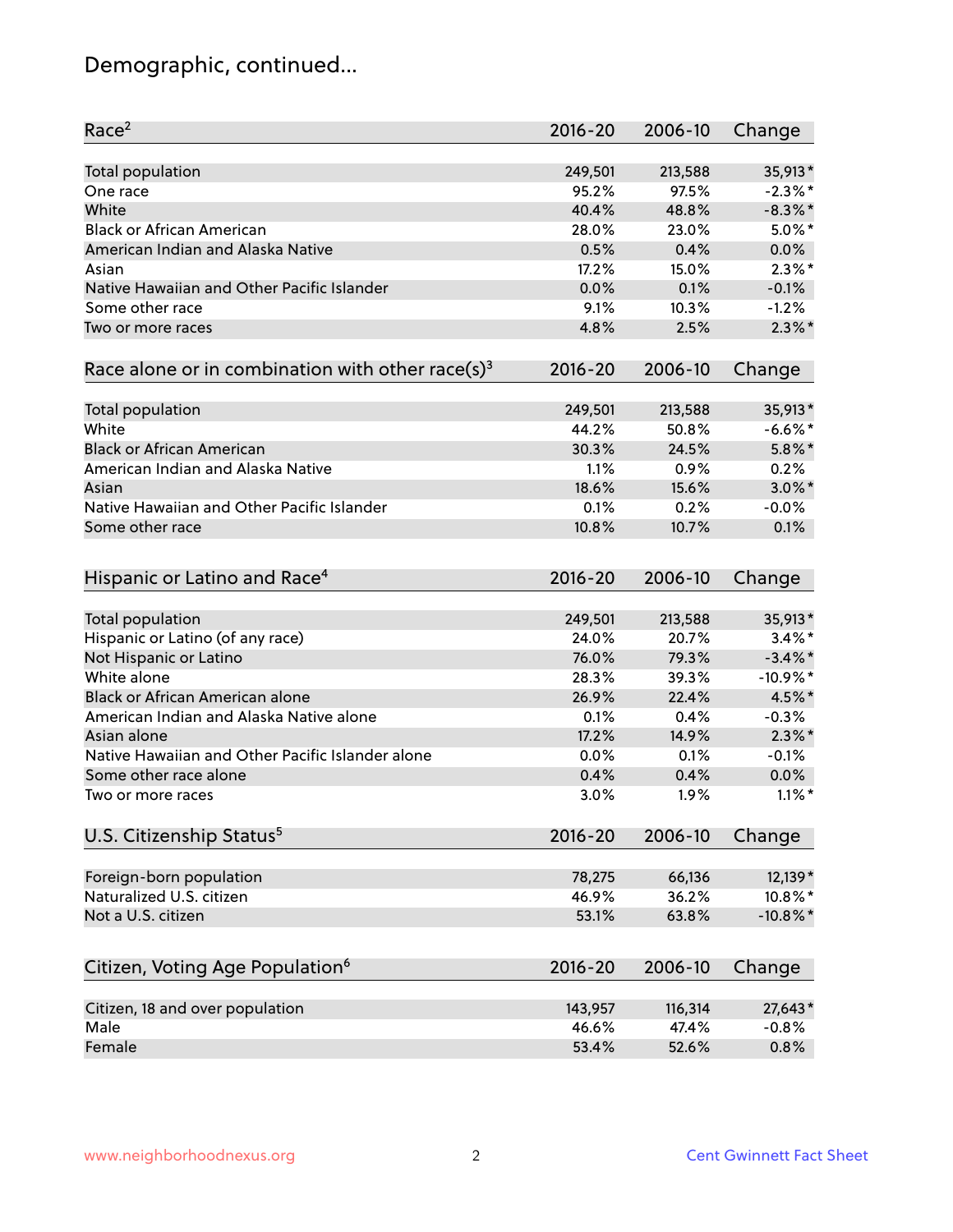#### Economic

| Income <sup>7</sup>                                 | $2016 - 20$ | 2006-10 | Change     |
|-----------------------------------------------------|-------------|---------|------------|
|                                                     |             |         |            |
| All households                                      | 82,461      | 73,898  | 8,563*     |
| Less than \$10,000                                  | 4.9%        | 4.4%    | 0.4%       |
| \$10,000 to \$14,999                                | 3.0%        | 3.5%    | $-0.5%$    |
| \$15,000 to \$24,999                                | 6.7%        | 8.3%    | $-1.6\%$ * |
| \$25,000 to \$34,999                                | 8.7%        | 10.2%   | $-1.5%$ *  |
| \$35,000 to \$49,999                                | 12.4%       | 16.1%   | $-3.7%$ *  |
| \$50,000 to \$74,999                                | 20.9%       | 21.2%   | $-0.3%$    |
| \$75,000 to \$99,999                                | 13.8%       | 14.3%   | $-0.5%$    |
| \$100,000 to \$149,999                              | 15.5%       | 13.4%   | $2.0\%$ *  |
| \$150,000 to \$199,999                              | 7.4%        | 4.8%    | $2.6\%$ *  |
| \$200,000 or more                                   | 6.7%        | 3.7%    | $2.9\%$ *  |
| Median household income (dollars)                   | 66,915      | 57,839  | 9,076*     |
| Mean household income (dollars)                     | 88,419      | 73,612  | 14,807*    |
| With earnings                                       | 88.4%       | 91.5%   | $-3.1\%$ * |
| Mean earnings (dollars)                             | 87,897      | 72,686  | 15,210*    |
| <b>With Social Security</b>                         | 19.5%       | 13.2%   | $6.3\%$ *  |
| Mean Social Security income (dollars)               | 18,540      | 15,042  | 3,498*     |
| With retirement income                              | 12.7%       | 9.3%    | $3.4\%$ *  |
| Mean retirement income (dollars)                    | 26,889      | 22,772  | $4,116*$   |
| With Supplemental Security Income                   | 2.7%        | $2.1\%$ | 0.6%       |
| Mean Supplemental Security Income (dollars)         | 9,719       | 7,645   | 2,074      |
| With cash public assistance income                  | 1.4%        | 0.7%    | 0.6%       |
| Mean cash public assistance income (dollars)        | 2,252       | 4,426   | $-2,174$   |
| With Food Stamp/SNAP benefits in the past 12 months | 7.4%        | 6.2%    | $1.2\%$ *  |
|                                                     |             |         |            |
| Families                                            | 59,750      | 53,129  | $6,621*$   |
| Less than \$10,000                                  | $3.3\%$     | 4.3%    | $-1.0%$    |
| \$10,000 to \$14,999                                | 2.1%        | 2.8%    | $-0.7%$    |
| \$15,000 to \$24,999                                | 6.0%        | 6.9%    | $-1.0%$    |
| \$25,000 to \$34,999                                | 8.3%        | 9.2%    | $-0.9%$    |
| \$35,000 to \$49,999                                | 10.9%       | 14.3%   | $-3.4\%$ * |
| \$50,000 to \$74,999                                | 19.5%       | 20.5%   | $-0.9%$    |
| \$75,000 to \$99,999                                | 14.3%       | 15.3%   | $-1.1%$    |
| \$100,000 to \$149,999                              | 18.0%       | 15.7%   | $2.3\%$ *  |
| \$150,000 to \$199,999                              | 9.1%        | 6.3%    | $2.8\%$ *  |
| \$200,000 or more                                   | 8.6%        | 4.6%    | $3.9\%$ *  |
| Median family income (dollars)                      | 74,903      | 64,827  | 10,076*    |
| Mean family income (dollars)                        | 99,412      | 80,901  | 18,512*    |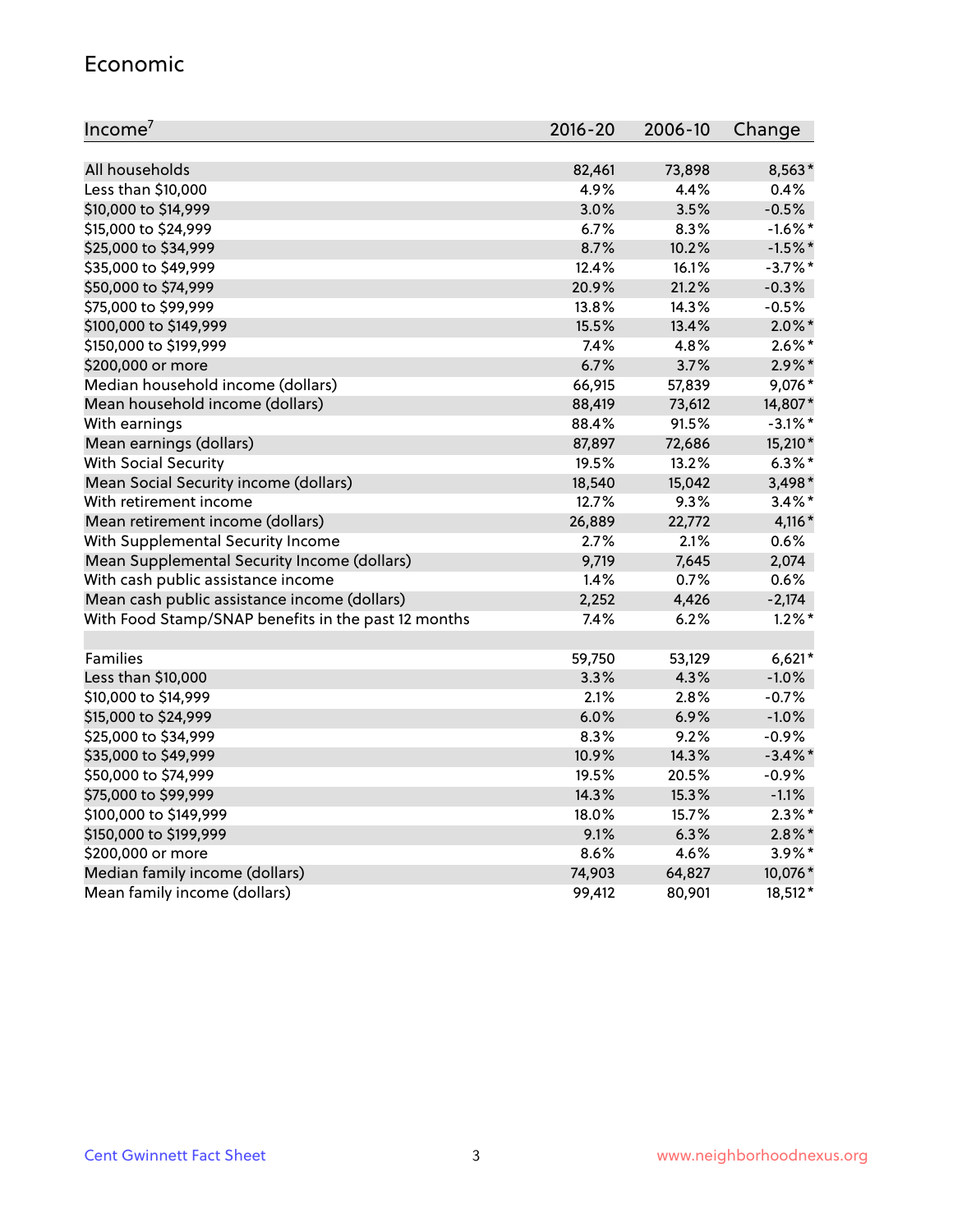#### Economic, continued...

| Income, continued <sup>8</sup>                                        | $2016 - 20$ | 2006-10 | Change   |
|-----------------------------------------------------------------------|-------------|---------|----------|
|                                                                       |             |         |          |
| Nonfamily households                                                  | 22,711      | 20,769  | $1,942*$ |
| Median nonfamily income (dollars)                                     | 45,260      | 43,031  | $2,229*$ |
| Mean nonfamily income (dollars)                                       | 54,151      | 50,799  | 3,352*   |
| Median earnings for workers (dollars)                                 | 35,085      | 31,331  | $3,754*$ |
| Median earnings for male full-time, year-round workers                | 50,684      | 43,696  | 6,988*   |
| (dollars)                                                             |             |         |          |
| Median earnings for female full-time, year-round workers<br>(dollars) | 41,850      | 38,591  | $3,259*$ |
| Per capita income (dollars)                                           | 30,525      | 26,165  | 4,360*   |
|                                                                       |             |         |          |
| Families and People Below Poverty Level <sup>9</sup>                  | $2016 - 20$ | 2006-10 | Change   |
|                                                                       |             |         |          |
| <b>All families</b>                                                   | 9.6%        | 9.7%    | $-0.0%$  |
| With related children under 18 years                                  | 12.8%       | 13.0%   | $-0.2%$  |
| With related children under 5 years only                              | 12.1%       | 17.8%   | $-5.7%$  |
| Married couple families                                               | 6.5%        | 5.8%    | 0.7%     |
| With related children under 18 years                                  | 8.1%        | 7.4%    | 0.7%     |
| With related children under 5 years only                              | 7.4%        | 11.1%   | $-3.7%$  |
| Families with female householder, no husband present                  | 20.9%       | 23.4%   | $-2.6%$  |
| With related children under 18 years                                  | 27.4%       | 28.6%   | $-1.3%$  |
| With related children under 5 years only                              | 34.5%       | 47.1%   | $-12.6%$ |
| All people                                                            | 11.4%       | 11.2%   | 0.2%     |
| Under 18 years                                                        | 14.2%       | 15.3%   | $-1.1%$  |
| Related children under 18 years                                       | 13.9%       | 15.1%   | $-1.2%$  |
| Related children under 5 years                                        | 12.6%       | 19.7%   | $-7.1%$  |
| Related children 5 to 17 years                                        | 14.4%       | 13.2%   | 1.2%     |
| 18 years and over                                                     | 10.3%       | 9.6%    | 0.8%     |
| 18 to 64 years                                                        | 10.4%       | 9.5%    | 0.9%     |
| 65 years and over                                                     | 9.9%        | 10.4%   | $-0.5%$  |
| People in families                                                    | 9.8%        | 10.4%   | $-0.5%$  |
| Unrelated individuals 15 years and over                               | 20.9%       | 16.2%   | 4.7%*    |
|                                                                       |             |         |          |
| Non-Hispanic white people                                             | 6.1%        | 6.2%    | $-0.1%$  |
| Black or African-American people                                      | 10.6%       | 12.1%   | $-1.5%$  |
| Asian people                                                          | 10.7%       | 7.9%    | 2.9%     |
| Hispanic or Latino people                                             | 18.8%       | 23.0%   | $-4.2%$  |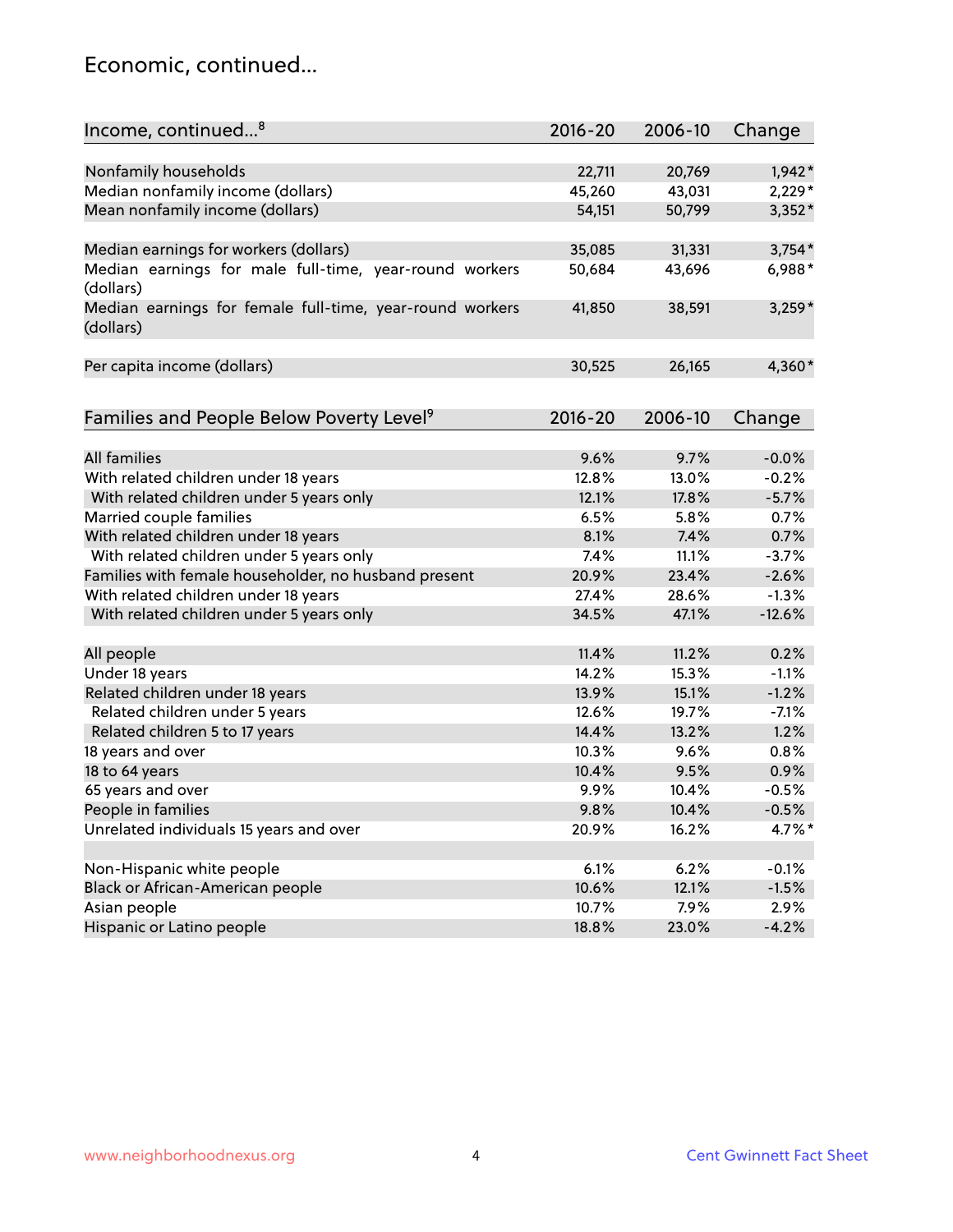# Employment

| Employment Status <sup>10</sup>                                                               | $2016 - 20$ | 2006-10 | Change     |
|-----------------------------------------------------------------------------------------------|-------------|---------|------------|
|                                                                                               |             |         |            |
| Population 16 years and over                                                                  | 190,133     | 158,644 | 31,489*    |
| In labor force                                                                                | 69.1%       | 73.9%   | $-4.9%$ *  |
| Civilian labor force                                                                          | 69.0%       | 73.8%   | $-4.8\%$ * |
| Employed                                                                                      | 66.2%       | 68.5%   | $-2.3\%$ * |
| Unemployed                                                                                    | 2.8%        | 5.4%    | $-2.6%$    |
| <b>Armed Forces</b>                                                                           | 0.1%        | 0.1%    | $-0.1%$    |
| Not in labor force                                                                            | 30.9%       | 26.1%   | 4.9%*      |
| Civilian labor force                                                                          | 131,175     | 117,116 | 14,059*    |
| <b>Unemployment Rate</b>                                                                      | 4.1%        | 7.3%    | $-3.2%$    |
|                                                                                               |             |         |            |
| Females 16 years and over                                                                     | 99,640      | 82,081  | 17,559*    |
| In labor force                                                                                | 63.2%       | 66.7%   | $-3.5%$ *  |
| Civilian labor force                                                                          | 63.2%       | 66.6%   | $-3.4\%$ * |
| Employed                                                                                      | 60.6%       | 61.1%   | $-0.5%$    |
| Own children of the householder under 6 years                                                 | 20,113      | 20,863  | $-750$     |
|                                                                                               | 61.0%       | 60.1%   | 0.9%       |
| All parents in family in labor force                                                          |             |         |            |
| Own children of the householder 6 to 17 years                                                 | 45,000      | 38,018  | $6,982*$   |
| All parents in family in labor force                                                          | 69.8%       | 73.3%   | $-3.5%$    |
|                                                                                               |             |         |            |
| Industry <sup>11</sup>                                                                        | $2016 - 20$ | 2006-10 | Change     |
|                                                                                               |             |         |            |
| Civilian employed population 16 years and over                                                | 125,845     | 108,616 | 17,229*    |
| Agriculture, forestry, fishing and hunting, and mining                                        | 0.1%        | 0.2%    | $-0.1%$    |
| Construction                                                                                  | 7.9%        | 9.6%    | $-1.7%$ *  |
| Manufacturing                                                                                 | 9.0%        | 8.8%    | 0.2%       |
| Wholesale trade                                                                               | 3.7%        | 5.2%    | $-1.5%$ *  |
| Retail trade                                                                                  | 12.9%       | 13.5%   | $-0.6%$    |
| Transportation and warehousing, and utilities                                                 | 5.3%        | 4.0%    | $1.3\%$ *  |
| Information                                                                                   | 2.4%        | 4.2%    | $-1.8\%$ * |
| Finance and insurance, and real estate and rental and leasing                                 | 7.5%        | 8.1%    | $-0.6%$    |
| Professional, scientific, and management, and administrative<br>and waste management services | 14.8%       | 13.3%   | $1.5\%$ *  |
| Educational services, and health care and social assistance                                   | 17.4%       | 15.3%   | $2.1\%$ *  |
| Arts, entertainment, and recreation, and accommodation and                                    | 10.3%       | 9.1%    | $1.2\%$ *  |
| food services                                                                                 |             |         |            |
| Other services, except public administration                                                  | 6.0%        | 5.6%    | 0.4%       |
| Public administration                                                                         | 2.6%        | 3.0%    | $-0.4%$    |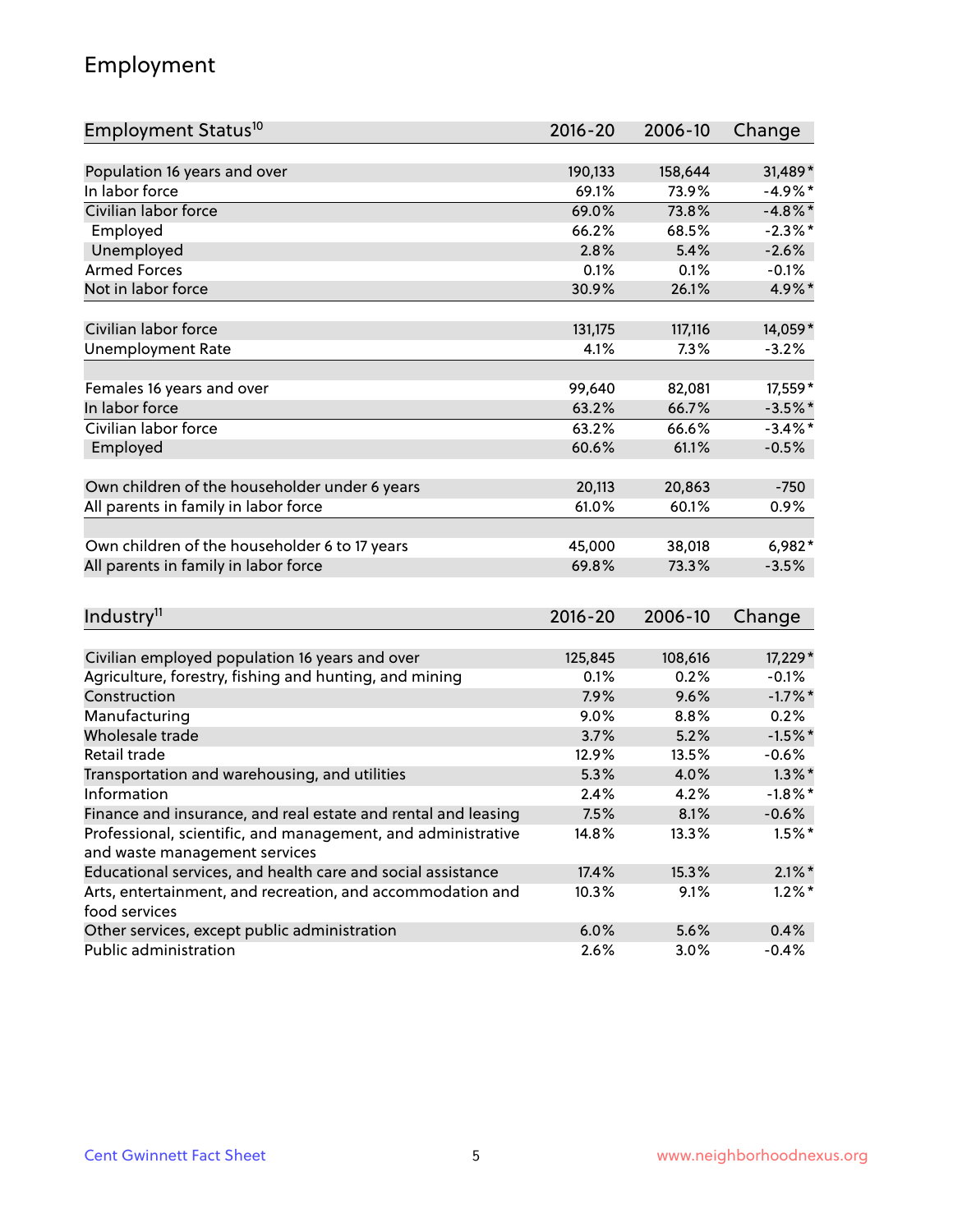# Employment, continued...

| Occupation <sup>12</sup>                                     | $2016 - 20$ | 2006-10 | Change     |
|--------------------------------------------------------------|-------------|---------|------------|
| Civilian employed population 16 years and over               | 125,845     | 108,616 | 17,229 *   |
| Management, business, science, and arts occupations          | 36.8%       | 36.3%   | 0.5%       |
| Service occupations                                          | 17.5%       | 15.1%   | $2.5\%$ *  |
| Sales and office occupations                                 | 23.9%       | 27.6%   | $-3.7\%$ * |
| Natural<br>and<br>resources,<br>construction,<br>maintenance | 9.1%        | 10.9%   | $-1.9%$ *  |
| occupations                                                  |             |         |            |
| Production, transportation, and material moving occupations  | 12.7%       | 10.1%   | $2.7\%$ *  |
| Class of Worker <sup>13</sup>                                | $2016 - 20$ | 2006-10 | Change     |
|                                                              |             |         |            |
| Civilian employed population 16 years and over               | 125,845     | 108,616 | 17,229 *   |
| Private wage and salary workers                              | 84.1%       | 83.9%   | 0.2%       |
| Government workers                                           | 9.4%        | 9.6%    | $-0.2%$    |
| Self-employed in own not incorporated business workers       | 6.3%        | 6.4%    | $-0.2%$    |
| Unpaid family workers                                        | 0.3%        | 0.1%    | 0.2%       |
| Job Flows <sup>14</sup>                                      | 2019        | 2010    | Change     |
|                                                              |             |         |            |
| Total Jobs in district                                       | 134,794     | 109,379 | 25,415     |
| Held by residents of district                                | 16.7%       | 16.2%   | 0.5%       |
| Held by non-residents of district                            | 83.3%       | 83.8%   | $-0.5%$    |
| Jobs by Industry Sector <sup>15</sup>                        | 2019        | 2010    | Change     |
|                                                              |             |         |            |
| Total Jobs in district                                       | 134,794     | 109,379 | 25,415     |
| Goods Producing sectors                                      | 11.0%       | 10.0%   | 1.0%       |
| Trade, Transportation, and Utilities sectors                 | 22.3%       | 23.3%   | $-1.0%$    |
| All Other Services sectors                                   | 66.8%       | 66.7%   | 0.1%       |
| Total Jobs in district held by district residents            | 22,447      | 17,671  | 4,776      |
| <b>Goods Producing sectors</b>                               | 11.7%       | 10.7%   | 1.0%       |
| Trade, Transportation, and Utilities sectors                 | 19.7%       | 18.6%   | 1.1%       |
| All Other Services sectors                                   | 68.6%       | 70.7%   | $-2.1%$    |
|                                                              |             |         |            |
| Jobs by Earnings <sup>16</sup>                               | 2019        | 2010    | Change     |
|                                                              |             |         |            |
| Total Jobs in district                                       | 134,794     | 109,379 | 25,415     |
| Jobs with earnings \$1250/month or less                      | 20.8%       | 22.9%   | $-2.2%$    |
| Jobs with earnings \$1251/month to \$3333/month              | 30.4%       | 37.6%   | $-7.2%$    |
| Jobs with earnings greater than \$3333/month                 | 48.9%       | 39.5%   | 9.4%       |
| Total Jobs in district held by district residents            | 22,447      | 17,671  | 4,776      |
| Jobs with earnings \$1250/month or less                      | 24.2%       | 24.4%   | $-0.2%$    |
| Jobs with earnings \$1251/month to \$3333/month              | 36.9%       | 41.4%   | $-4.5%$    |
| Jobs with earnings greater than \$3333/month                 | 38.9%       | 34.2%   | 4.7%       |
|                                                              |             |         |            |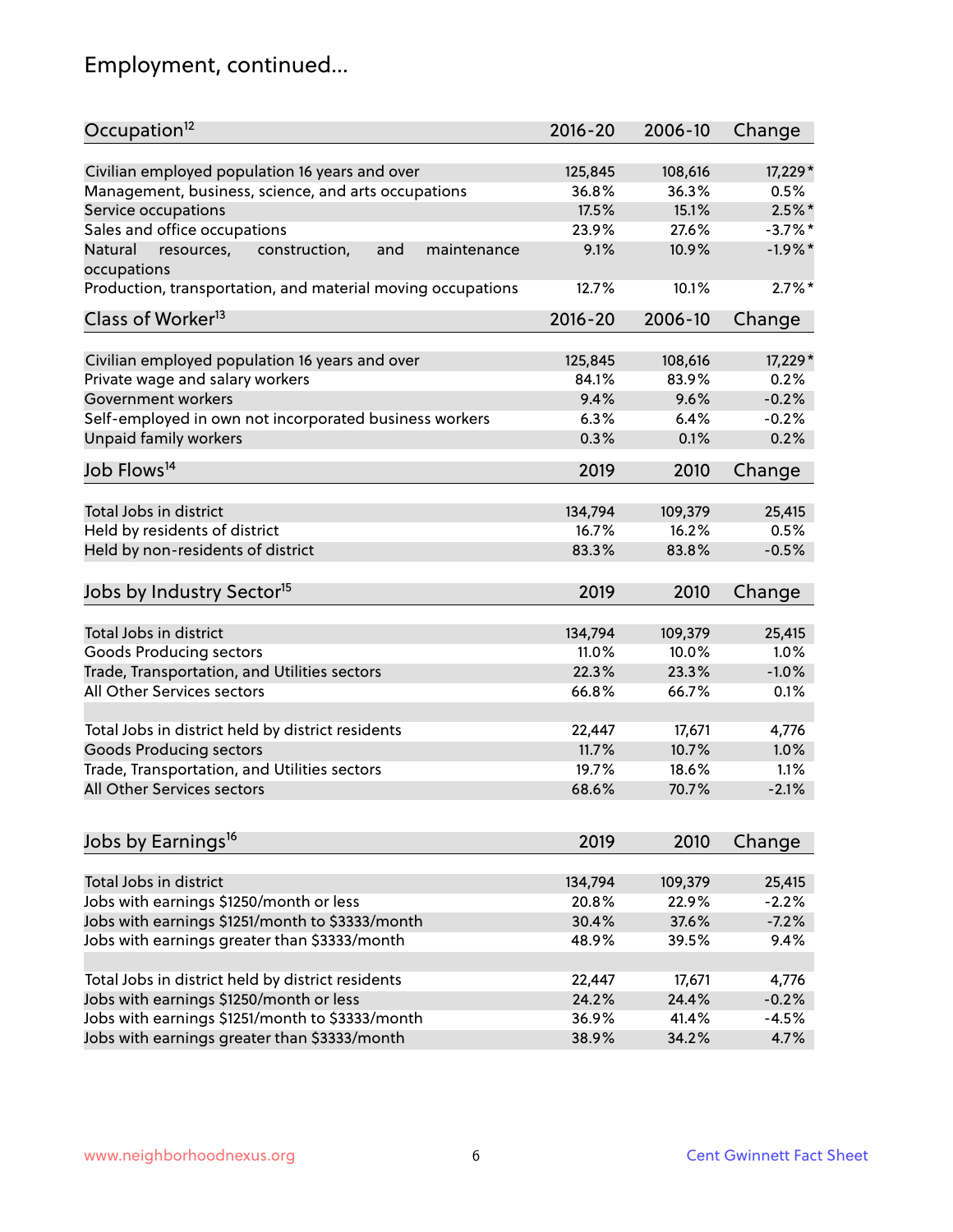# Employment, continued...

| Change  |
|---------|
|         |
| 25,415  |
| $-0.1%$ |
| $-6.2%$ |
| 6.3%    |
|         |
| 4,776   |
| 1.8%    |
| $-9.4%$ |
| 7.6%    |
|         |

#### Education

| School Enrollment <sup>18</sup>                | $2016 - 20$ | 2006-10 | Change               |
|------------------------------------------------|-------------|---------|----------------------|
|                                                |             |         |                      |
| Population 3 years and over enrolled in school | 72,297      | 61,553  | 10,744*              |
| Nursery school, preschool                      | 5.7%        | 7.4%    | $-1.8\%$ *           |
| Kindergarten                                   | 6.0%        | 5.8%    | 0.1%                 |
| Elementary school (grades 1-8)                 | 40.9%       | 43.2%   | $-2.3\%$ *           |
| High school (grades 9-12)                      | 23.0%       | 21.3%   | 1.7%                 |
| College or graduate school                     | 24.5%       | 22.3%   | $2.2\%$ *            |
| Educational Attainment <sup>19</sup>           | $2016 - 20$ | 2006-10 | Change               |
|                                                |             |         |                      |
| Population 25 years and over                   | 158,835     | 133,219 | 25,616*              |
| Less than 9th grade                            | 6.2%        | 5.9%    | 0.3%                 |
| 9th to 12th grade, no diploma                  | 6.7%        | 6.0%    | 0.6%                 |
| High school graduate (includes equivalency)    | 22.6%       | 24.7%   | $-2.2\%$ *           |
| Some college, no degree                        | 17.9%       | 19.3%   | $-1.4\%$ *           |
| Associate's degree                             | 9.7%        | 8.3%    | $1.5%$ *             |
| Bachelor's degree                              | 24.3%       | 24.7%   | $-0.4%$              |
| Graduate or professional degree                | 12.7%       | 11.0%   | $1.6\%$ <sup>*</sup> |
|                                                |             |         |                      |
| Percent high school graduate or higher         | 87.1%       | 88.1%   | $-0.9%$              |
| Percent bachelor's degree or higher            | 37.0%       | 35.7%   | 1.2%                 |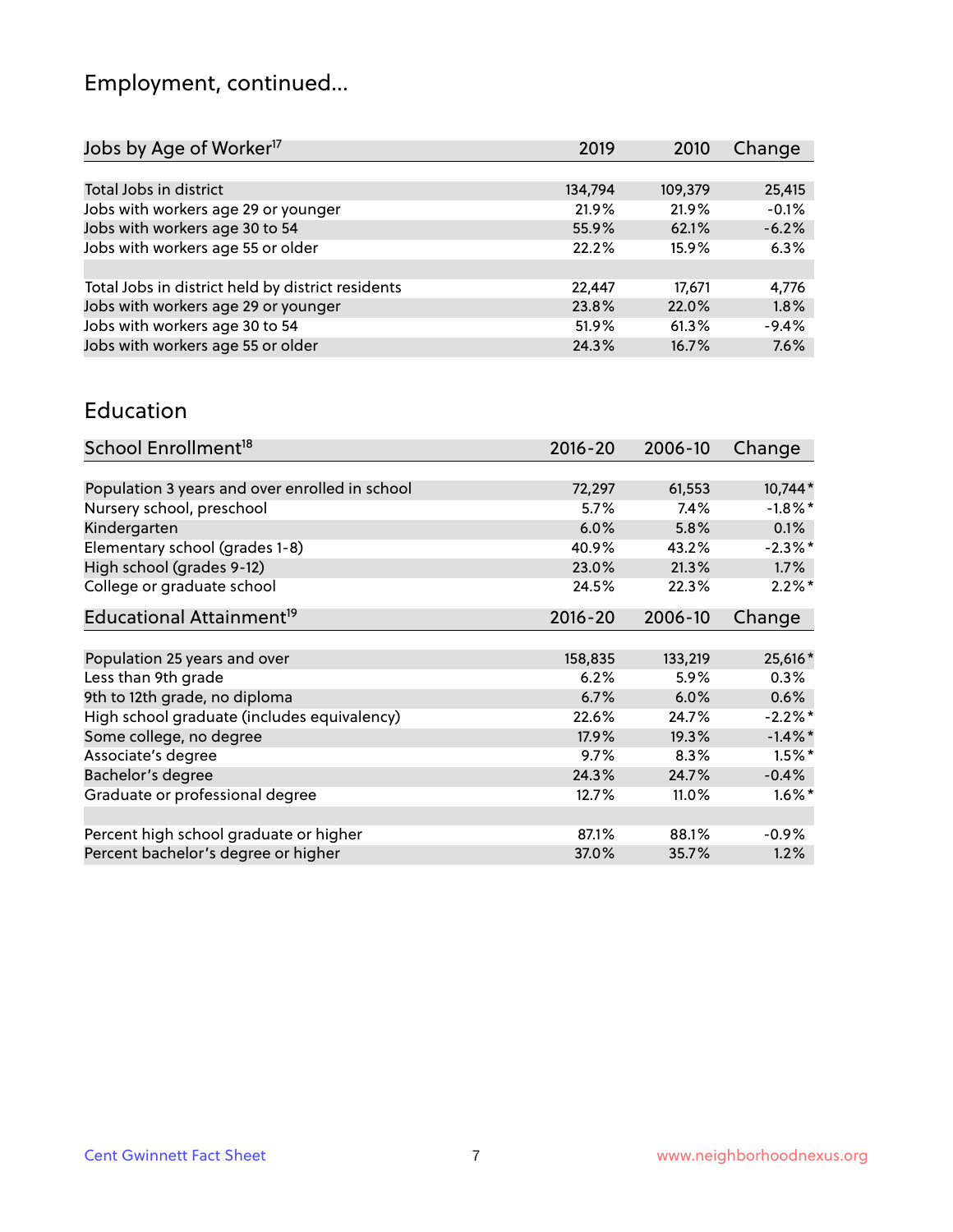#### Housing

| Households by Type <sup>20</sup>                     | 2016-20 | 2006-10 | Change     |
|------------------------------------------------------|---------|---------|------------|
|                                                      |         |         |            |
| <b>Total households</b>                              | 82,461  | 73,898  | 8,563*     |
| Family households (families)                         | 72.5%   | 71.9%   | 0.6%       |
| With own children under 18 years                     | 36.0%   | 41.1%   | $-5.1\%$ * |
| Married-couple family                                | 52.1%   | 53.1%   | $-1.0%$    |
| With own children of the householder under 18 years  | 25.4%   | 29.3%   | $-3.9\%$ * |
| Male householder, no wife present, family            | 5.8%    | 5.1%    | 0.7%       |
| With own children of the householder under 18 years  | 2.5%    | 2.6%    | $-0.2%$    |
| Female householder, no husband present, family       | 14.6%   | 13.7%   | 0.9%       |
| With own children of the householder under 18 years  | 8.1%    | 9.2%    | $-1.1%$    |
| Nonfamily households                                 | 27.5%   | 28.1%   | $-0.6%$    |
| Householder living alone                             | 23.2%   | 23.0%   | 0.2%       |
| 65 years and over                                    | 6.0%    | 3.7%    | $2.3\%$ *  |
|                                                      |         |         |            |
| Households with one or more people under 18 years    | 39.8%   | 44.3%   | $-4.6\%$ * |
| Households with one or more people 65 years and over | 20.2%   | 12.0%   | $8.3\%$ *  |
| Average household size                               | 3.02    | 2.89    | $0.13*$    |
| Average family size                                  | 3.59    | 3.42    | $0.17*$    |
| Housing Occupancy <sup>21</sup>                      | 2016-20 | 2006-10 | Change     |
|                                                      |         |         |            |
| Total housing units                                  | 86,760  | 81,883  | 4,877*     |
| Occupied housing units                               | 95.0%   | 90.2%   | 4.8%*      |
| Vacant housing units                                 | 5.0%    | 9.8%    | $-4.8\%$ * |
| Homeowner vacancy rate                               | 1.3     | 2.9     | $-1.6*$    |
| Rental vacancy rate                                  | 6.3     | 11.6    | $-5.3*$    |
| Units in Structure <sup>22</sup>                     |         | 2006-10 |            |
|                                                      | 2016-20 |         | Change     |
| Total housing units                                  | 86,760  | 81,883  | 4,877*     |
| 1-unit, detached                                     | 61.2%   | 60.1%   | 1.1%       |
| 1-unit, attached                                     | 9.1%    | 8.8%    | 0.3%       |
| 2 units                                              | 2.4%    | 1.6%    | 0.9%       |
| 3 or 4 units                                         | 1.7%    | 2.0%    | $-0.2%$    |
| 5 to 9 units                                         | 5.3%    | 5.4%    | $-0.0%$    |
| 10 to 19 units                                       | 8.9%    | 11.7%   | $-2.7\%$ * |
| 20 or more units                                     | 10.5%   | 9.3%    | 1.2%       |
| Mobile home                                          | 0.7%    | 1.2%    | $-0.4%$    |
| Boat, RV, van, etc.                                  | 0.0%    | 0.0%    | 0.0%       |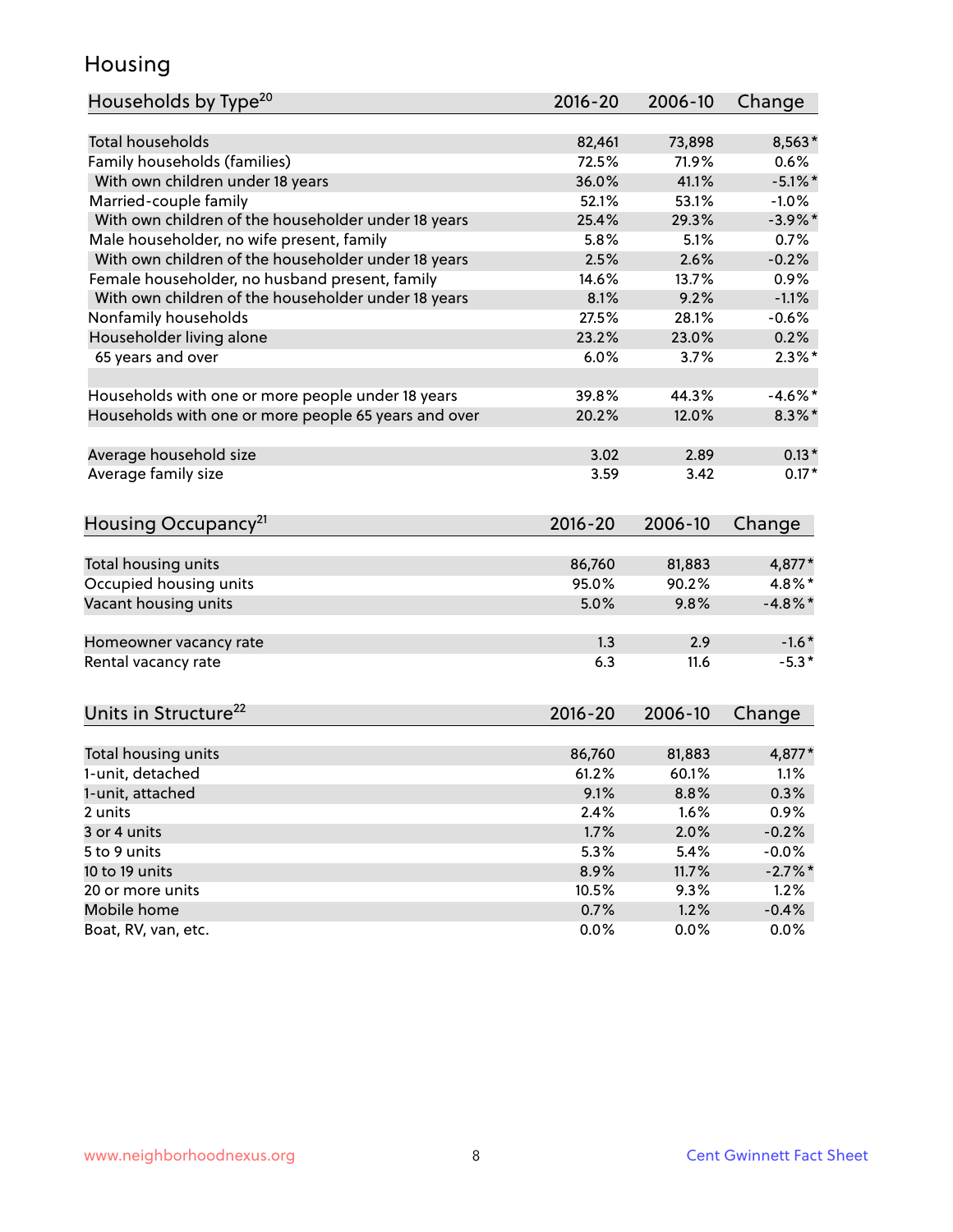# Housing, Continued...

| Year Structure Built <sup>23</sup>             | 2016-20     | 2006-10 | Change      |
|------------------------------------------------|-------------|---------|-------------|
| Total housing units                            | 86,760      | 81,883  | 4,877*      |
| Built 2014 or later                            | 4.2%        | (X)     | (X)         |
| Built 2010 to 2013                             | 1.9%        | (X)     | (X)         |
| Built 2000 to 2009                             | 20.8%       | 24.9%   | $-4.1%$ *   |
| Built 1990 to 1999                             | 35.8%       | 37.0%   | $-1.2%$     |
| Built 1980 to 1989                             | 24.5%       | 25.2%   | $-0.6%$     |
| Built 1970 to 1979                             | 9.4%        | 9.4%    | $-0.0%$     |
| Built 1960 to 1969                             | 2.2%        | 2.1%    | 0.0%        |
| Built 1950 to 1959                             | 0.7%        | 1.0%    | $-0.3%$     |
| Built 1940 to 1949                             | 0.2%        | 0.2%    | $-0.0%$     |
| Built 1939 or earlier                          | 0.4%        | 0.2%    | 0.2%        |
|                                                |             |         |             |
| Housing Tenure <sup>24</sup>                   | $2016 - 20$ | 2006-10 | Change      |
| Occupied housing units                         | 82,461      | 73,898  | 8,563*      |
| Owner-occupied                                 | 58.4%       | 62.5%   | $-4.1\%$ *  |
| Renter-occupied                                | 41.6%       | 37.5%   | $4.1\%$ *   |
| Average household size of owner-occupied unit  | 3.21        | 3.00    | $0.21*$     |
| Average household size of renter-occupied unit | 2.75        | 2.69    | 0.06        |
| Residence 1 Year Ago <sup>25</sup>             | 2016-20     | 2006-10 | Change      |
| Population 1 year and over                     | 246,247     | 210,020 | 36,227*     |
| Same house                                     | 86.5%       | 80.7%   | $5.8\%$ *   |
| Different house in the U.S.                    | 12.4%       | 18.3%   | $-5.9\%$ *  |
|                                                | 7.3%        | 10.2%   | $-3.0\%$ *  |
| Same county                                    | 5.1%        | 8.1%    | $-3.0\%$ *  |
| Different county<br>Same state                 | 2.7%        | 3.9%    | $-1.3\%$ *  |
|                                                |             |         |             |
| Different state                                | 2.4%        | 4.2%    | $-1.7%$ *   |
| Abroad                                         | 1.1%        | 1.0%    | 0.1%        |
| Value of Housing Unit <sup>26</sup>            | $2016 - 20$ | 2006-10 | Change      |
| Owner-occupied units                           | 48,136      | 46,181  | 1,955*      |
| Less than \$50,000                             | 2.0%        | 2.0%    | $-0.0%$     |
| \$50,000 to \$99,999                           | 2.4%        | 2.7%    | $-0.3%$     |
| \$100,000 to \$149,999                         | 10.7%       | 21.0%   | $-10.3\%$ * |
| \$150,000 to \$199,999                         | 23.7%       | 33.0%   | $-9.3\%$ *  |
| \$200,000 to \$299,999                         | 34.9%       | 25.9%   | $9.0\%$ *   |
| \$300,000 to \$499,999                         | 20.4%       | 10.8%   | $9.6\%*$    |
| \$500,000 to \$999,999                         | 4.7%        | 3.4%    | 1.2%        |
| \$1,000,000 or more                            | 1.2%        | 1.1%    | 0.1%        |
| Median (dollars)                               | 226,674     | 183,819 | 42,856*     |
| Mortgage Status <sup>27</sup>                  | 2016-20     | 2006-10 | Change      |
| Owner-occupied units                           | 48,136      | 46,181  | $1,955*$    |
| Housing units with a mortgage                  | 73.4%       | 86.8%   | $-13.4\%$ * |
| Housing units without a mortgage               | 26.6%       | 13.2%   | 13.4%*      |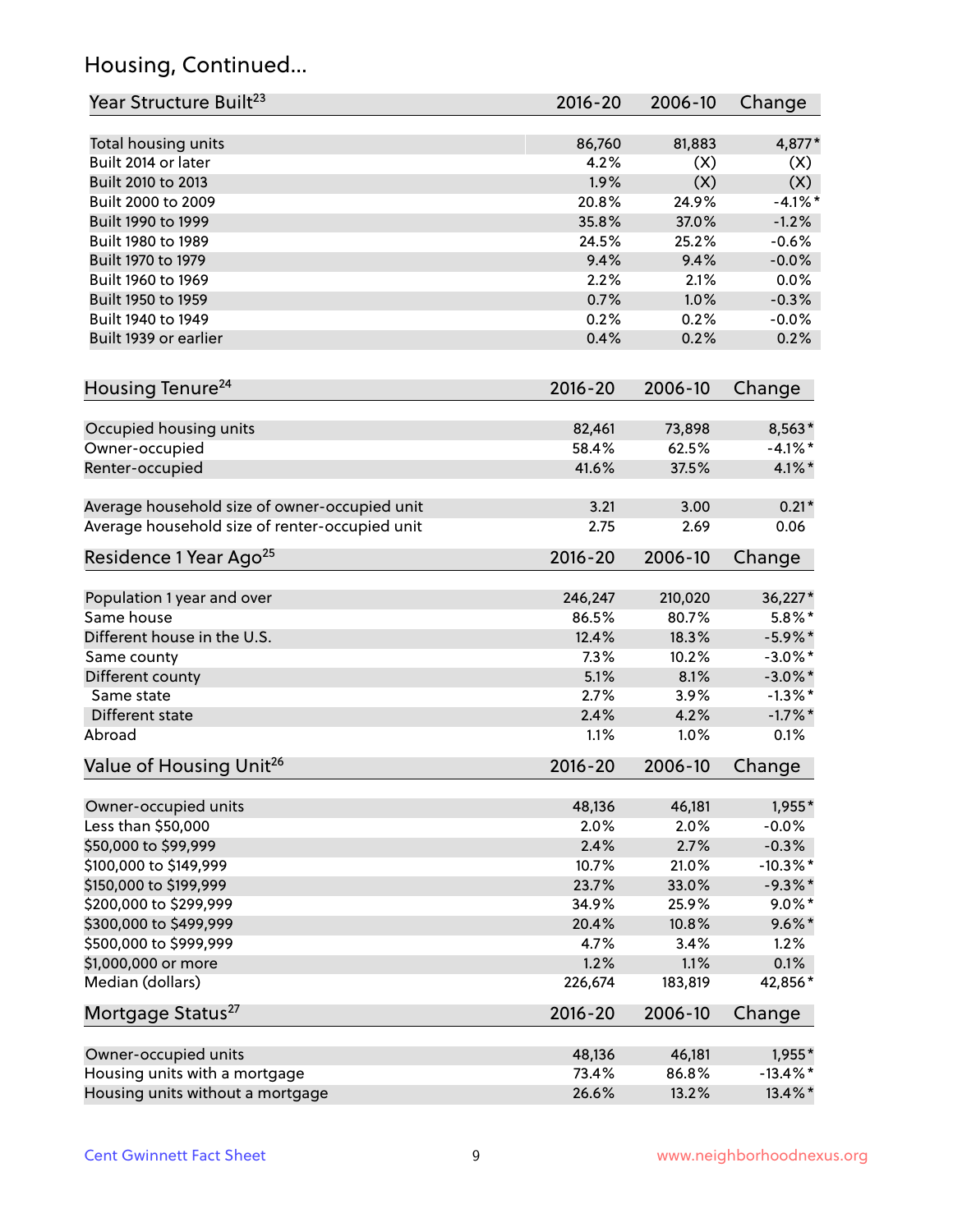# Housing, Continued...

| Selected Monthly Owner Costs <sup>28</sup>                                            | $2016 - 20$ | 2006-10 | Change     |
|---------------------------------------------------------------------------------------|-------------|---------|------------|
| Housing units with a mortgage                                                         | 35,351      | 40,094  | $-4,743*$  |
| Less than \$300                                                                       | 0.1%        | 0.1%    | $-0.1%$    |
| \$300 to \$499                                                                        | 0.5%        | 0.4%    | 0.1%       |
| \$500 to \$999                                                                        | 9.6%        | 7.8%    | 1.8%       |
| \$1,000 to \$1,499                                                                    | 35.0%       | 34.9%   | 0.1%       |
| \$1,500 to \$1,999                                                                    | 28.8%       | 31.2%   | $-2.3%$ *  |
| \$2,000 to \$2,999                                                                    | 19.7%       | 18.8%   | 0.9%       |
| \$3,000 or more                                                                       | 6.3%        | 6.7%    | $-0.5%$    |
| Median (dollars)                                                                      | 1,583       | 1,608   | $-25*$     |
| Housing units without a mortgage                                                      | 12,785      | 6,087   | $6,698*$   |
| Less than \$150                                                                       | 1.3%        | 2.3%    | $-1.0%$    |
| \$150 to \$249                                                                        | 4.4%        | 8.8%    | $-4.3%$    |
| \$250 to \$349                                                                        | 10.2%       | 20.3%   | $-10.1%$   |
| \$350 to \$499                                                                        | 27.8%       | 34.7%   | $-6.9%$    |
| \$500 to \$699                                                                        | 30.2%       | 19.9%   | 10.3%      |
| \$700 or more                                                                         | 26.1%       | 14.1%   | 12.0%*     |
| Median (dollars)                                                                      | 537         | 420     | $117*$     |
| Selected Monthly Owner Costs as a Percentage of<br>Household Income <sup>29</sup>     | $2016 - 20$ | 2006-10 | Change     |
| Housing units with a mortgage (excluding units where<br>SMOCAPI cannot be computed)   | 34,980      | 39,968  | $-4,988*$  |
| Less than 20.0 percent                                                                | 46.1%       | 32.0%   | 14.1%*     |
| 20.0 to 24.9 percent                                                                  | 15.7%       | 14.3%   | 1.4%       |
| 25.0 to 29.9 percent                                                                  | 8.8%        | 12.9%   | $-4.1\%$ * |
| 30.0 to 34.9 percent                                                                  | 5.8%        | 9.0%    | $-3.2\%$ * |
| 35.0 percent or more                                                                  | 23.5%       | 31.7%   | $-8.2\%$ * |
| Not computed                                                                          | 371         | 126     | 245        |
| Housing unit without a mortgage (excluding units where<br>SMOCAPI cannot be computed) | 12,556      | 6,028   | $6,528*$   |
| Less than 10.0 percent                                                                | 52.3%       | 44.2%   | 8.1%       |
| 10.0 to 14.9 percent                                                                  | 16.0%       | 22.5%   | $-6.5%$    |
| 15.0 to 19.9 percent                                                                  | 10.0%       | 10.2%   | $-0.2%$    |
| 20.0 to 24.9 percent                                                                  | 3.8%        | 6.1%    | $-2.2%$    |
| 25.0 to 29.9 percent                                                                  | 5.3%        | 4.4%    | 0.9%       |
| 30.0 to 34.9 percent                                                                  | 2.5%        | 3.3%    | $-0.8%$    |
| 35.0 percent or more                                                                  | 10.0%       | 9.3%    | 0.7%       |
| Not computed                                                                          | 229         | 59      | 170        |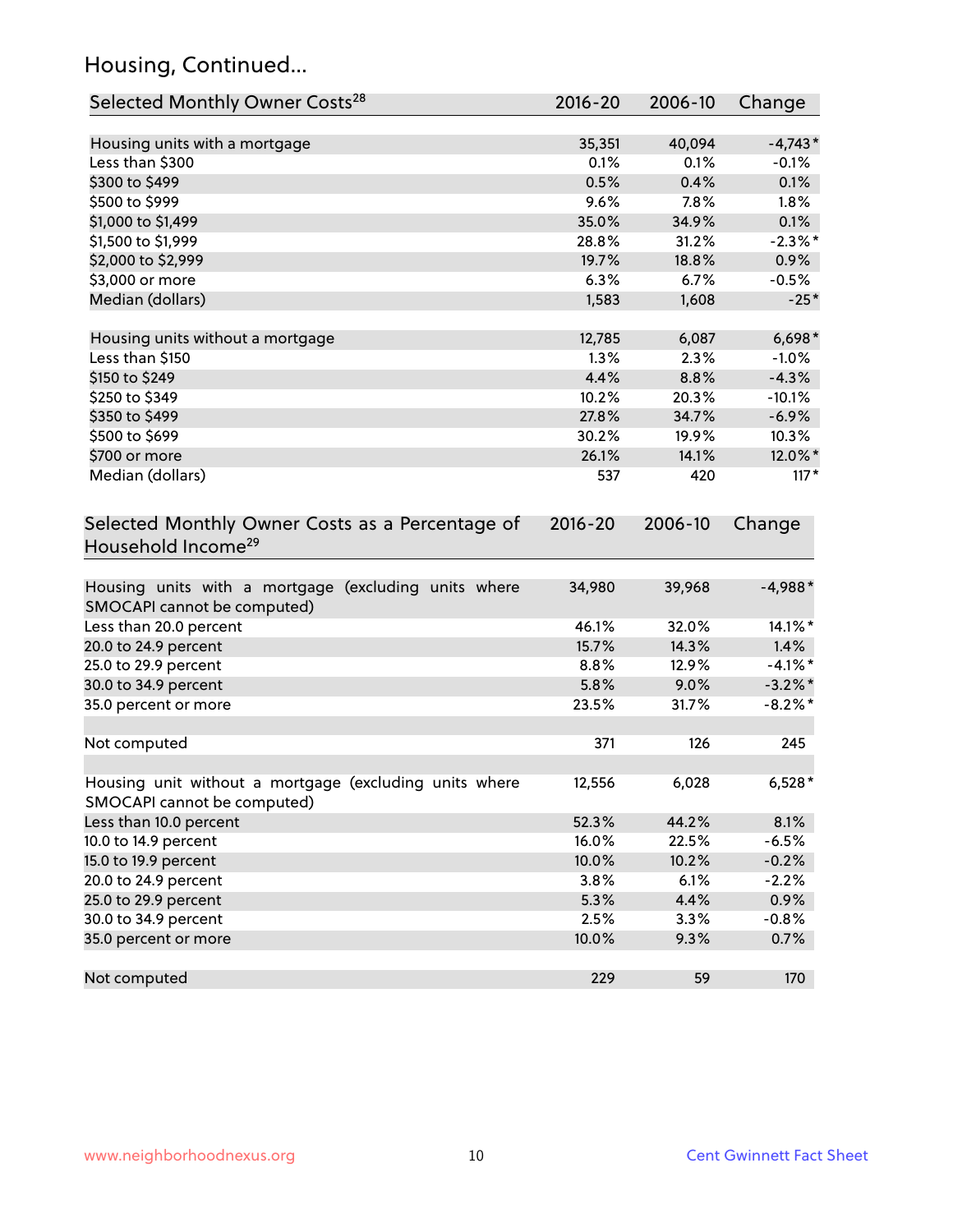# Housing, Continued...

| Gross Rent <sup>30</sup>                                                       | 2016-20     | 2006-10 | Change      |
|--------------------------------------------------------------------------------|-------------|---------|-------------|
| Occupied units paying rent                                                     | 33,794      | 27,308  | $6,486*$    |
| Less than \$200                                                                | 0.2%        | 0.3%    | $-0.1%$     |
| \$200 to \$499                                                                 | 1.2%        | 1.6%    | $-0.4%$     |
| \$500 to \$749                                                                 | 1.6%        | 14.3%   | $-12.7%$ *  |
| \$750 to \$999                                                                 | 10.6%       | 40.7%   | $-30.1\%$ * |
| \$1,000 to \$1,499                                                             | 55.1%       | 37.0%   | 18.1%*      |
| \$1,500 to \$1,999                                                             | 26.4%       | 4.4%    | 22.0%*      |
| \$2,000 or more                                                                | 4.8%        | 1.6%    | $3.2\%$ *   |
| Median (dollars)                                                               | 1,338       | 1,152   | 186*        |
| No rent paid                                                                   | 531         | 409     | 122         |
| Gross Rent as a Percentage of Household Income <sup>31</sup>                   | $2016 - 20$ | 2006-10 | Change      |
| Occupied units paying rent (excluding units where GRAPI<br>cannot be computed) | 32,745      | 26,830  | $5,915*$    |
| Less than 15.0 percent                                                         | 7.9%        | 9.9%    | $-2.0%$     |
| 15.0 to 19.9 percent                                                           | 11.3%       | 13.0%   | $-1.7%$     |
| 20.0 to 24.9 percent                                                           | 16.3%       | 13.8%   | 2.6%        |
| 25.0 to 29.9 percent                                                           | 11.5%       | 14.1%   | $-2.6\%$ *  |
| 30.0 to 34.9 percent                                                           | 9.7%        | 10.1%   | $-0.4%$     |
| 35.0 percent or more                                                           | 43.3%       | 39.2%   | $4.1\%$ *   |
| Not computed                                                                   | 1,580       | 887     | 693         |
| Transportation                                                                 |             |         |             |
| Commuting to Work <sup>32</sup>                                                | 2016-20     | 2006-10 | Change      |
| Workers 16 years and over                                                      | 121,906     | 105,701 | 16,205*     |
| Car, truck, or van - drove alone                                               | 76.8%       | 78.5%   | $-1.8\%$ *  |
| Car, truck, or van - carpooled                                                 | 11.4%       | 11.7%   | $-0.3%$     |
| Public transportation (excluding taxicab)                                      | 1.0%        | 1.7%    | $-0.7%$ *   |
| Walked                                                                         | 0.8%        | 1.0%    | $-0.2%$     |
| Other means                                                                    | 1.5%        | 2.4%    | $-0.8\%$ *  |
| Worked at home                                                                 | 8.5%        | 4.7%    | $3.8\%$ *   |
| Mean travel time to work (minutes)                                             | 32.2        | 31.0    | $1.2*$      |
| Vehicles Available <sup>33</sup>                                               | 2016-20     | 2006-10 | Change      |
| Occupied housing units                                                         | 82,461      | 73,898  | 8,563*      |
| No vehicles available                                                          | 3.5%        | 3.3%    | 0.2%        |
| 1 vehicle available                                                            | 32.3%       | 34.3%   | $-2.0\%$ *  |
| 2 vehicles available                                                           | 41.0%       | 42.6%   | $-1.7%$     |
| 3 or more vehicles available                                                   | 23.3%       | 19.7%   | $3.5\%$ *   |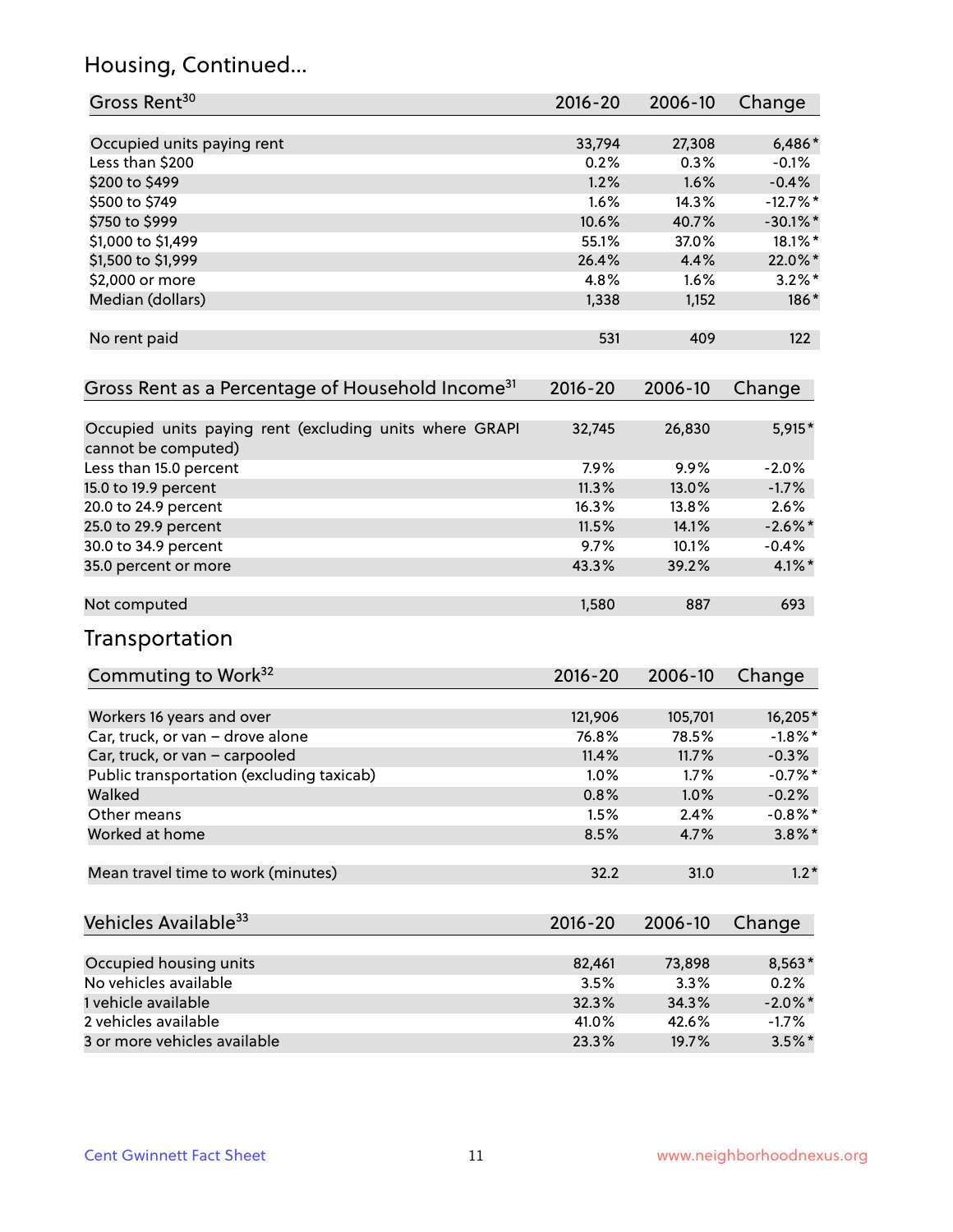#### Health

| Health Insurance coverage <sup>34</sup>                 | 2016-20 |
|---------------------------------------------------------|---------|
|                                                         |         |
| Civilian Noninstitutionalized Population                | 249,112 |
| With health insurance coverage                          | 82.3%   |
| With private health insurance coverage                  | 64.1%   |
| With public health coverage                             | 24.2%   |
| No health insurance coverage                            | 17.7%   |
| Civilian Noninstitutionalized Population Under 19 years | 70,460  |
| No health insurance coverage                            | 12.6%   |
| Civilian Noninstitutionalized Population 19 to 64 years | 155,370 |
| In labor force:                                         | 124,022 |
| Employed:                                               | 119,300 |
| With health insurance coverage                          | 79.8%   |
| With private health insurance coverage                  | 77.2%   |
| With public coverage                                    | 4.2%    |
| No health insurance coverage                            | 20.2%   |
| Unemployed:                                             | 4,722   |
| With health insurance coverage                          | 62.8%   |
| With private health insurance coverage                  | 47.7%   |
| With public coverage                                    | 17.6%   |
| No health insurance coverage                            | 37.2%   |
| Not in labor force:                                     | 31,348  |
| With health insurance coverage                          | 72.1%   |
| With private health insurance coverage                  | 56.7%   |
| With public coverage                                    | 20.7%   |
| No health insurance coverage                            | 27.9%   |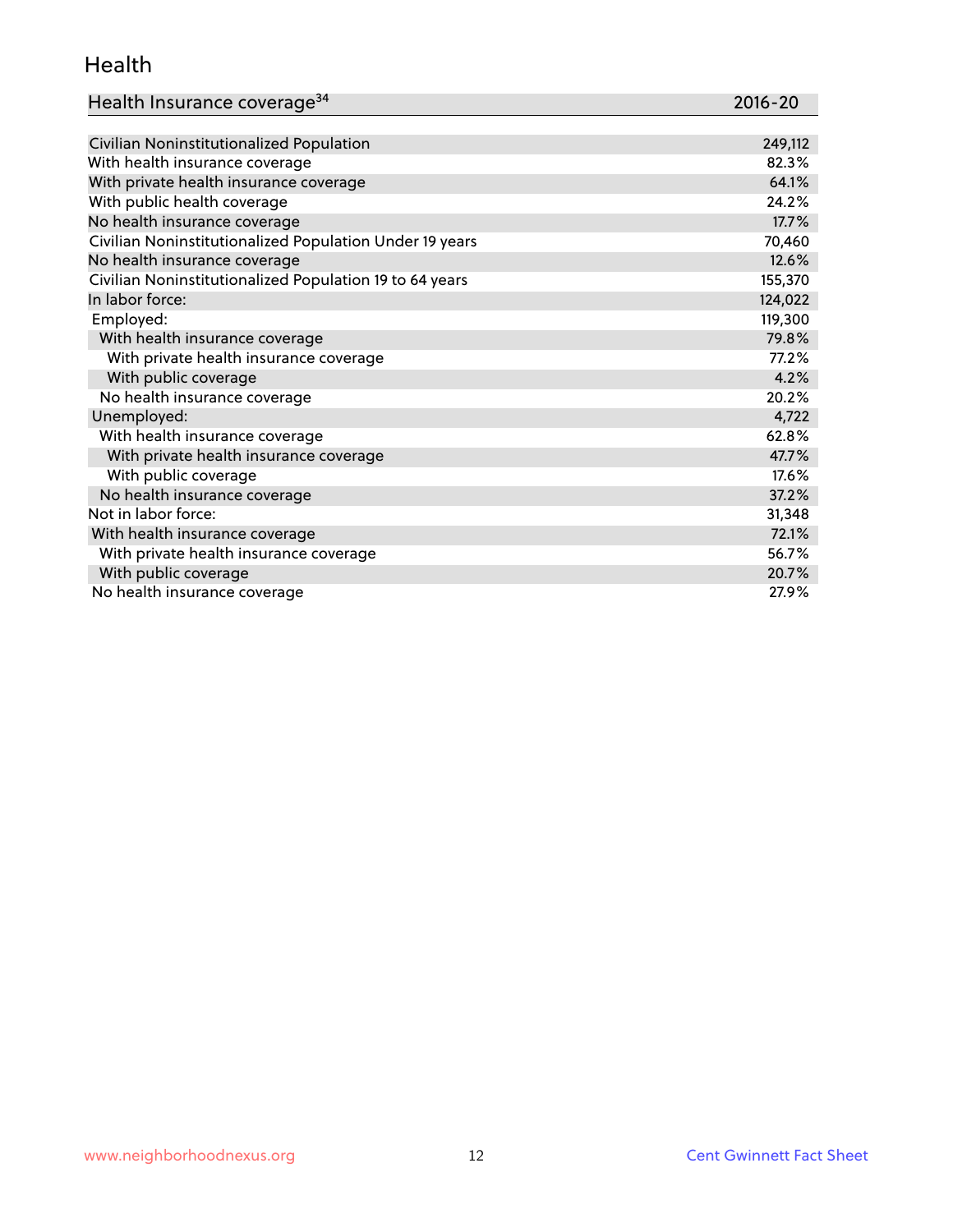# Employment Forecasts

| Forecast Employment by Sector <sup>35</sup>      | 2030     | 2020     | Change   |
|--------------------------------------------------|----------|----------|----------|
|                                                  |          |          |          |
| <b>All Sectors</b>                               | 156,344  | 149,055  | 4.9%     |
| Goods Producing                                  | 13,155   | 13,358   | $-1.5%$  |
| Agriculture, forestry, fishing and hunting       | $\Omega$ | $\Omega$ | 0.0%     |
| Mining                                           | $\Omega$ | 0        | 0.0%     |
| Construction                                     | 5,265    | 5,008    | 5.1%     |
| Manufacturing                                    | 7.890    | 8.350    | $-5.5%$  |
| <b>Service Providing</b>                         | 36,537   | 34,596   | 5.6%     |
| Wholesale trade                                  | 11,417   | 10,170   | 12.3%    |
| Retail trade                                     | 22,040   | 21,339   | 3.3%     |
| Transportation and warehousing                   | 2,884    | 2,858    | 0.9%     |
| <b>Utilities</b>                                 | 196      | 229      | $-14.4%$ |
| Information                                      | 2,698    | 2,702    | $-0.1%$  |
| <b>Financial activities</b>                      | 16,950   | 16,967   | $-0.1%$  |
| Finance and insurance                            | 12,837   | 13,028   | $-1.5%$  |
| Real estate and rental and leasing               | 4,113    | 3,939    | 4.4%     |
| Professional and business services               | 17,833   | 16,706   | 6.7%     |
| Professional, scientific, and technical services | 14,914   | 13,823   | 7.9%     |
| Management of companies and enterprises          | 2,919    | 2,883    | 1.2%     |
| <b>Education and health services</b>             | 30,511   | 29,087   | 4.9%     |
| <b>Education services</b>                        | 13,533   | 13,974   | $-3.2%$  |
| Health care and social assistance                | 16,978   | 15,113   | 12.3%    |
| Leisure and hospitality                          | 12,985   | 12,846   | 1.1%     |
| Arts, entertainment, and recreation              | 1,104    | 1,117    | $-1.2%$  |
| Accommodation and food services                  | 11,881   | 11,729   | 1.3%     |
| Other services, except public administration     | 4,971    | 4,999    | $-0.6%$  |
| Public administration                            | 2,363    | 2,096    | 12.7%    |

#### Population Forecasts

| Population Forecasts <sup>36</sup> | 2030    | 2020    | <b>Change</b> |
|------------------------------------|---------|---------|---------------|
|                                    |         |         |               |
| <b>Total Population</b>            | 304,215 | 265.808 | 14.4%         |
| <b>Total Households</b>            | 112.577 | 97.431  | $15.5\%$      |